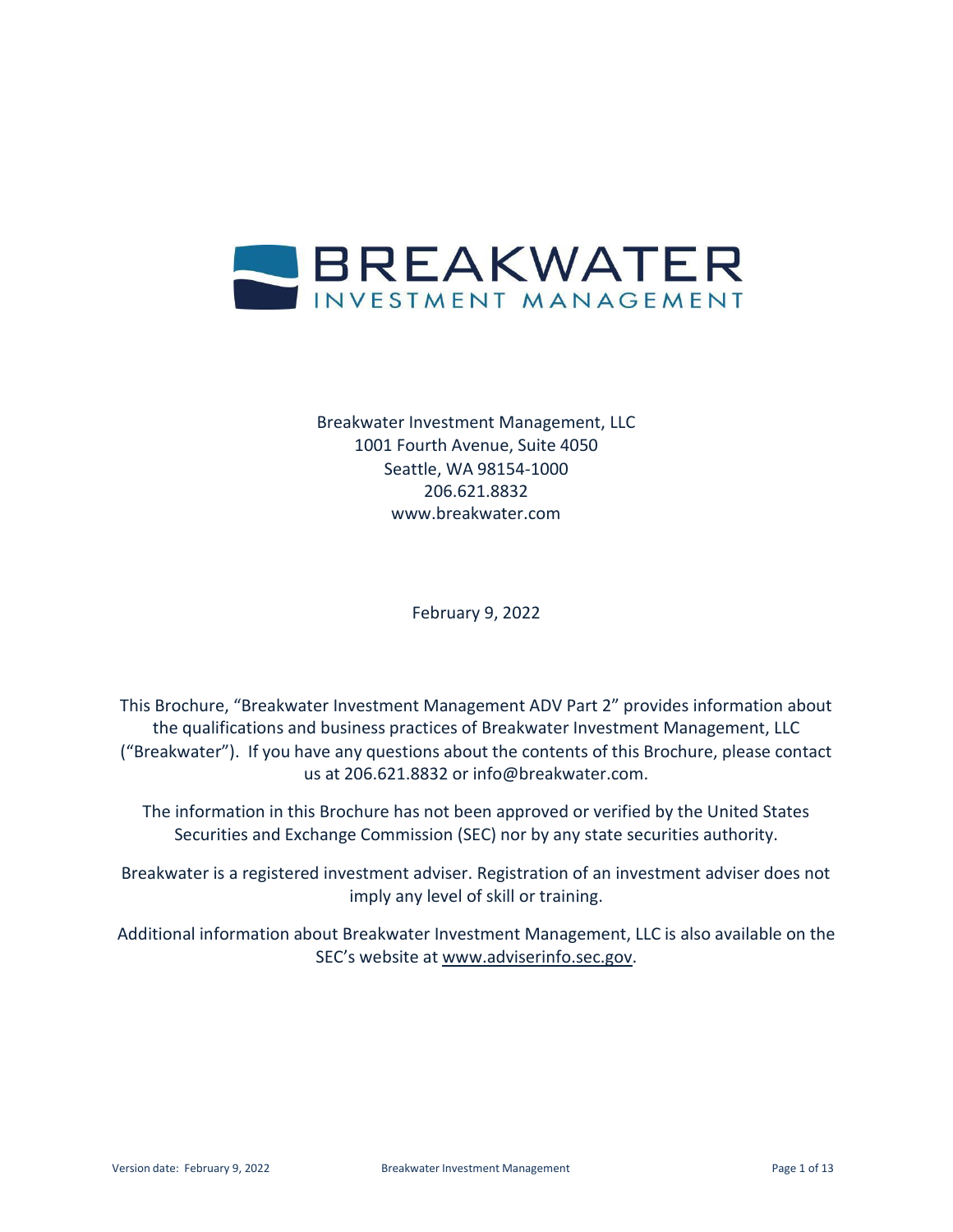#### <span id="page-1-0"></span>**Material Changes**

Since our last annual update to our Brochure filed on February 5, 2021, and the other-thanannual amendment filed on September 7, 2021, we have made a number of material changes necessary to indicate that Jay Turley is no longer an owner or managing member of Breakwater Investment Management and his anticipated cessation as a consultant to the firm occurs in April of 2022.

Additional information about Breakwater Investment Management, LLC is available via the SEC's web site [www.adviserinfo.sec.gov.](http://www.adviserinfo.sec.gov/) The SEC's web site provides information about any persons affiliated with Breakwater who are registered, or are required to be registered, as investment adviser representatives of Breakwater.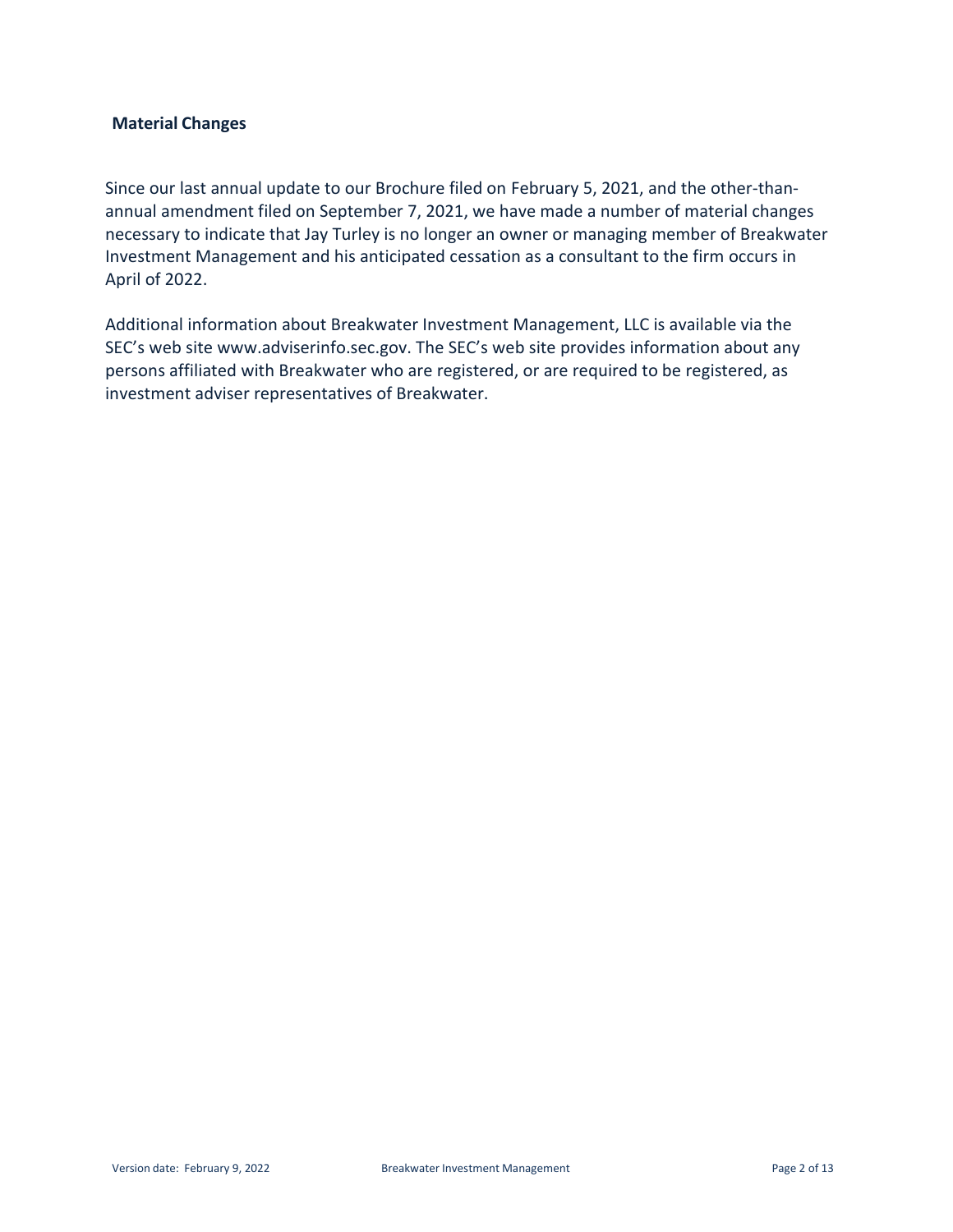# <span id="page-2-0"></span>**Table of Contents**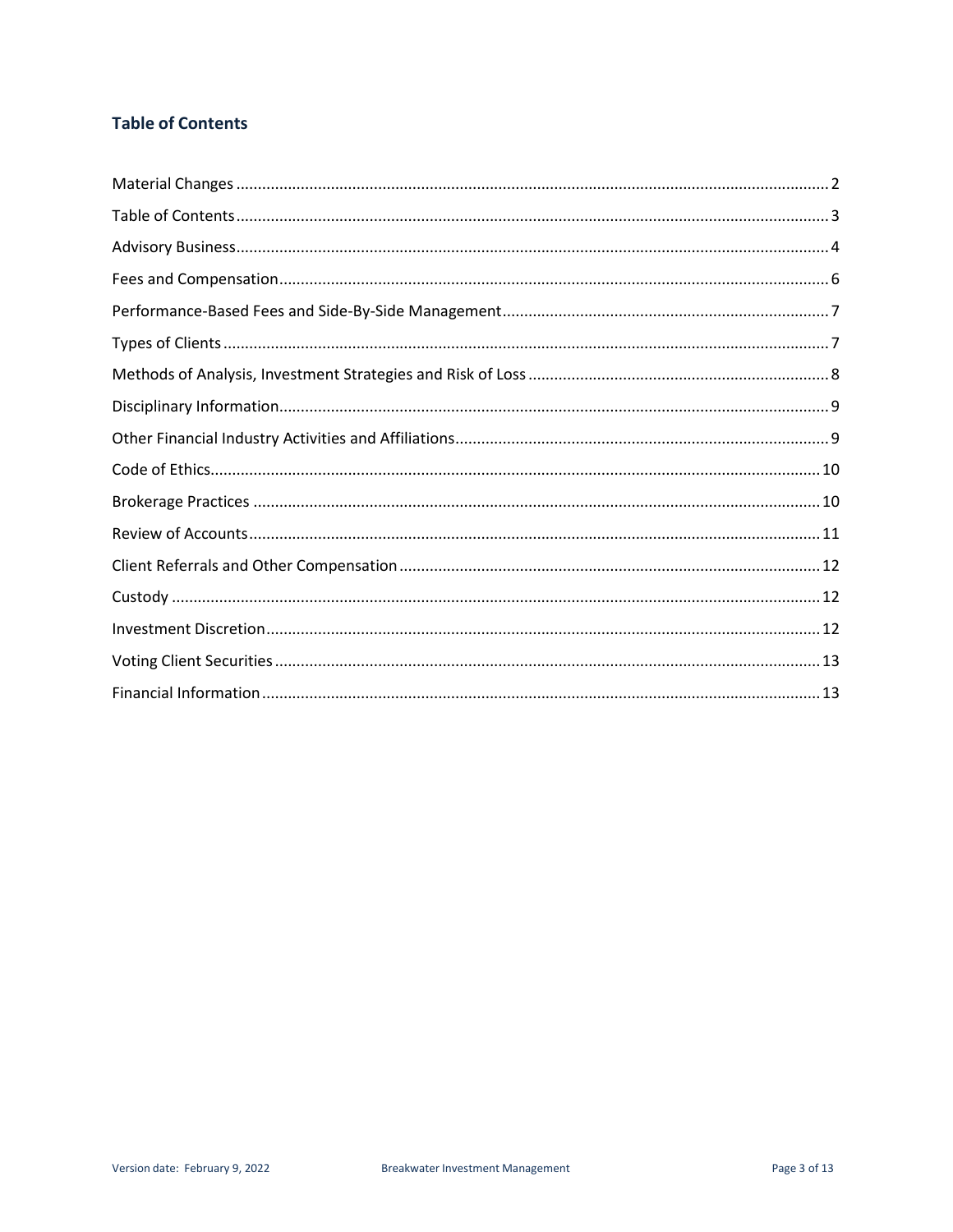#### <span id="page-3-0"></span>**Advisory Business**

Breakwater Investment Management, LLC is referred to in this document as "Breakwater," "the company," "us," "we," or "our." In this document we refer to current and prospective clients of Breakwater as "you," "your," or "client." Breakwater is a Washington State Limited Liability Company founded in August 2009. The owner of Breakwater is Bethany A. Steinhaus (Beth).

Breakwater offers investment advisory and financial planning services to its clients. Advice and services are tailored to the stated objectives of you, the client(s).

#### *Investment Advisory*

We manage investment portfolios on a separately managed account basis for individuals, high net worth individuals, qualified retirement plans, trusts, businesses, and non-profit organizations. We will work with you to determine your investment objectives and investor risk profile. We will allocate your portfolio, taking into consideration the overall management style selected by you. You may impose restrictions on investing in certain securities or types of securities. You must clearly state these restrictions to us in writing.

We work with new clients to develop a plan to transition from your existing portfolio to the desired portfolio. During the transition, we are sensitive to the tax implications of changing positions in a portfolio. Please note that it may take years until we have transitioned your portfolio in a tax-efficient manner. We will then monitor and update the allocations that make up your portfolio.

Pursuant to your agreement, you grant us ongoing and continuous discretionary authority to execute our investment recommendations without prior approval in accordance with your objectives, as understood by us or as stated in your Investment Policy Statement (or similar document and/or notes and discussions from meetings used to establish your objectives and suitability.) Under this authority, you allow us to purchase and sell securities and instruments in your account, and act on your behalf in most matters necessary or incidental to the handling of your account, including the selection and retention of subadvisors, as applicable. The exception to this management is that we do not receive or vote proxies on issues held in the account or receive annual reports (see page 9). This responsibility remains with you.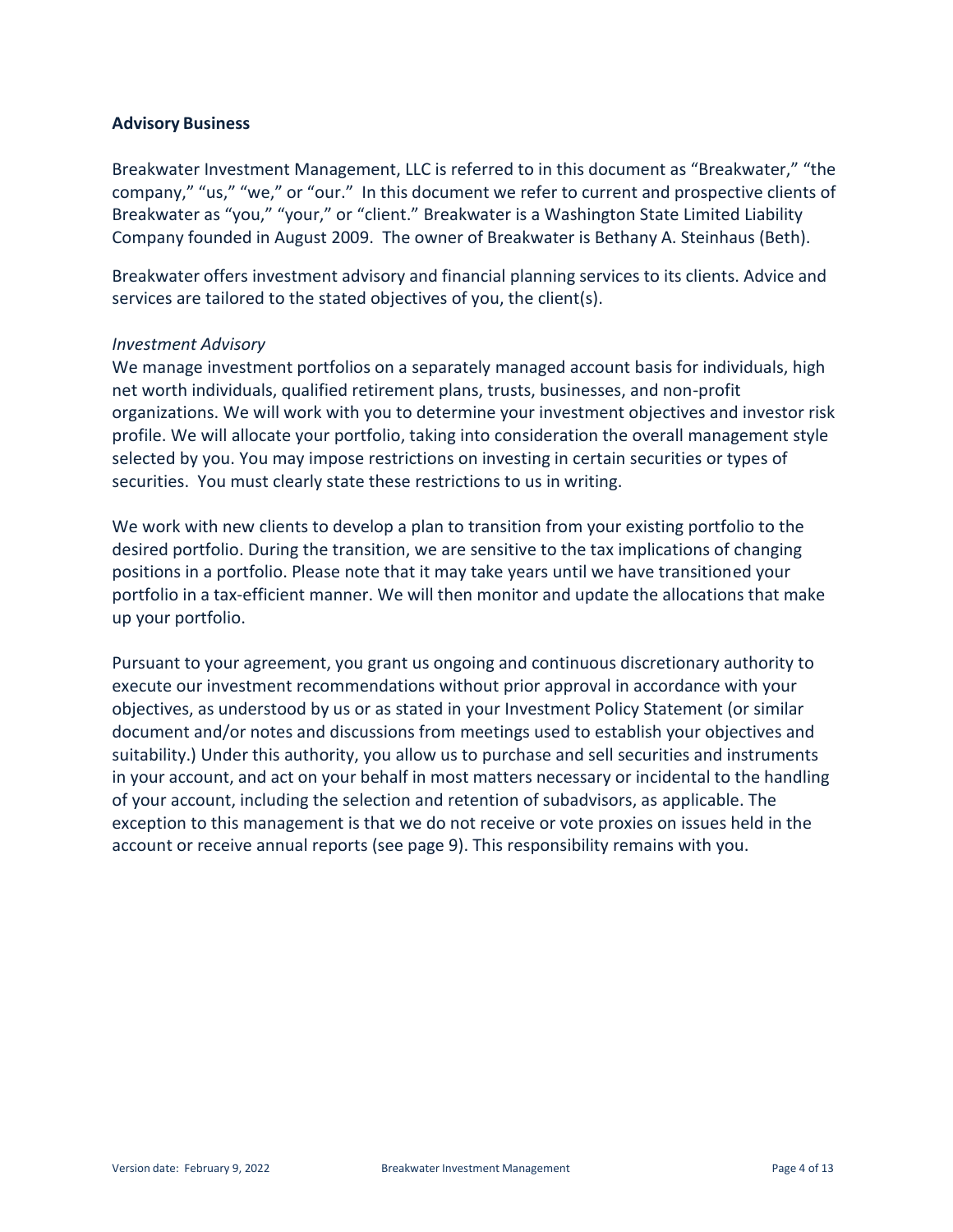#### *Financial Planning*

In addition to managing your investment portfolio, we may consult with you on various financial areas including college financial planning, retirement planning, and personal cash flow analysis, among other things.

Financial planning services may include:

- o Investment Planning/Investment Policy Statements
- o Financial Independence/Retirement Planning
- o Capital Needs Analysis (Goal Funding)
- o Income Tax Planning
- o Estate Planning
- o Education Planning
- o Risk Management (Life and Disability Insurance)
- o Employee Benefit and Stock Option Planning
- o Tax minimization strategies

Some written plans may include a personal balance sheet and financial projections. Any reports, financial statement projections, and analyses are intended exclusively for your use in developing and implementing your financial plan. You are ultimately responsible for the assumptions and personal data upon which Breakwater's projections are based. The financial plan assumptions and reports are primarily a tool to alert you to certain potential financial outcomes. The reports are not intended to, nor do they provide any guarantee about future events including your investment returns. In fact, there is little evidence that economic outcomes can be accurately forecasted. The implementation of the plan is solely your responsibility.

We provide financial planning services consistent with our understanding of your financial and tax status and risk profile. We may also provide general non-securities financial planning on topics that may include tax and budgetary planning, estate planning, and business planning.

#### *Breakwater Absorption of Transaction Costs for Certain Existing Clients*

A program was put in place in 2009 to facilitate the transfer of accounts to Breakwater for clients that worked with Jay Turley at another firm prior to the inception of Breakwater. This program is closed to new accounts. As was the case in the prior firm, clients in the program pay no management fees on cash and pay no trading fees. Trading fees are paid by Breakwater. In theory this program creates an incentive for us to not recommend cash holdings and discourages us from trading. In practice we believe there is no difference between our management and our recommendations for clients in the program and those not in it. Furthermore, since our two primary custodians now waive most trading costs, this issue is moot.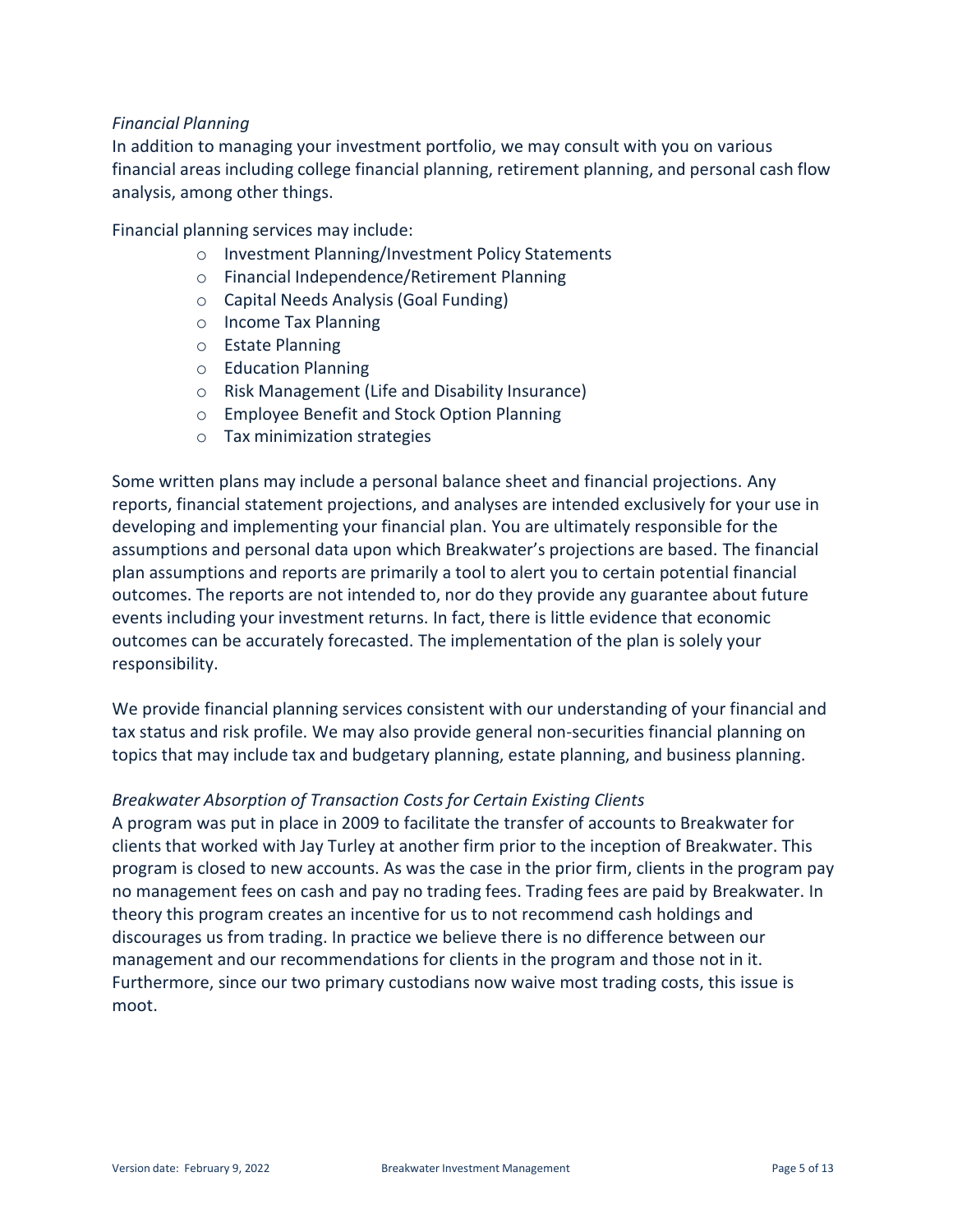# *Advisory Services to 401(k) Plans*

Breakwater may enter into agreements with 401(k) Plan Sponsors to recommend investment options available to participants in a Plan, comprised of stand-alone mutual funds or ETFs; and we may recommend, as appropriate, replacements of investment options.

#### *Trustee Services to Trust Accounts*

Breakwater serves in the capacity of corporate trustee. Typically, responsibilities include managing disbursements from the trust accounts consistent with the governing trust documents, investment management or selection of investment managers, and various reporting and filings for taxesand to the beneficiaries.

#### *Assets*

As of January 3, 2022, we managed a total of \$227,080,444.39 in client assets, all of which was discretionary.

#### <span id="page-5-0"></span>**Fees and Compensation**

#### *Advisory Agreements*

The specific manner in which fees are charged by us is established in your written investment advisory agreement. We generally bill fees on a monthly basis in arrears. Fees are deducted directly from your investment accounts. Management fees are based on the market value of assets at the close of business on the last business day of the month as determined by the custodian. Fees are prorated for capital contributions and withdrawals made during the applicable calendar month. You share responsibility for verifying the accuracy of fee calculations.

Our fees are exclusive of brokerage commissions, transaction fees, taxes, margin expense, wire fees, fund internal fees, fund early redemption fees, and other related costs and expenses which shall be incurred by the client.

#### *Standard Fee Schedule*

1.25% on entire balance for assets up to \$500,000 1.00% on entire balance for assets between \$500,001 and \$1,000,000 0.85% on entire balance for assets between \$1,000,001 and \$5,000,000 Fees on assets in excess of \$5,000,000 are negotiated

#### *Financial Planning Agreements*

In general, planning services are offered without additional charge to investment advisory clients. For non-investment advisory clients, fees for planning services are based on an hourly rate of \$350.00 per hour or a flat fee of \$1,000.00 to \$20,000.00, based on the complexity of the engagement. We occasionally do pro bono (free) planning for clients, based on their financial need. Special arrangements may be made with you should you wish to retain financial planning services on an ongoing basis.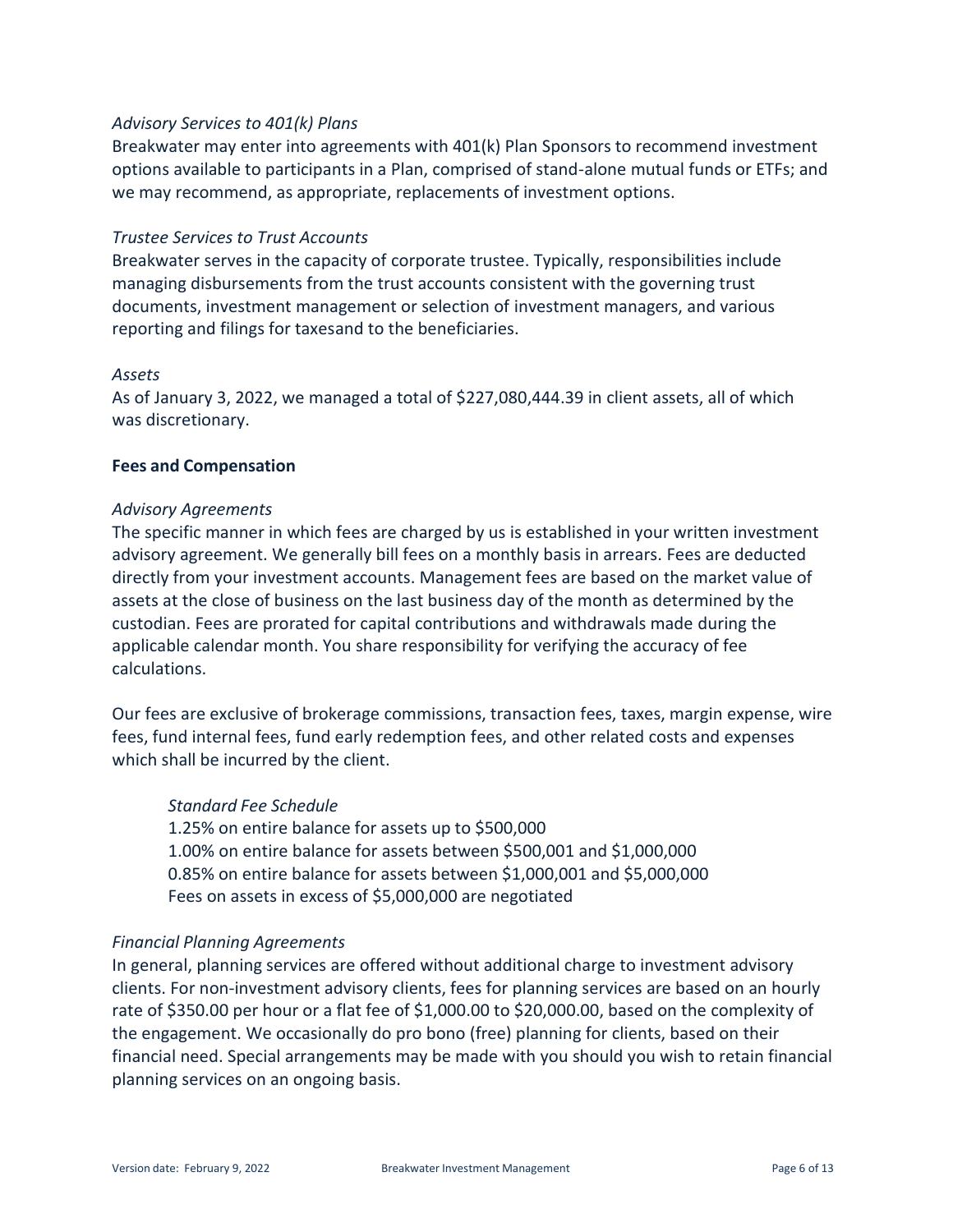#### *Trustee Services*

Trustee services are calculated and quoted on a per account or relationship basis. Pricing is impacted by reporting complexity, whether Breakwater is also managing the assets and general attractiveness of the engagement.

# *Negotiation*

Notwithstanding the above, all fees are negotiable on a client-by-client basis. Not all clients will pay the same fee. There is no minimum balance to open or maintain an account.

# *Terminating engagements*

You can terminate our engagement at any time by giving us written notice (email or letter). For investment management services, your account will be charged for the days prior to receipt of your notice. In all cases we will be cooperative in resolving disputes and helpful if you wish to move your investments to the care of another firm. Our goal is excellent service any time you work with us, whether you are engaging us or leaving us.

# <span id="page-6-0"></span>**Performance-Based Fees and Side-By-Side Management**

#### *Performance-Based Fees*

We do not charge any performance-based fees (fees based on a share of capital gains or on capital appreciation of the assets of a client).

#### *Side-By-Side Management*

We provide investment advisory services to other clients in addition to you. Not all clients receive the same investment advice, nor do they pay the same fee. We strive to and are always obligated to act in the best interests of each of our clients.

# <span id="page-6-1"></span>**Types of Clients**

It is more important to us to work with people who are pleasant in nature and kind to animals and nature, than those who meet a threshold level of wealth or investable assets. We provide portfolio management services to individuals, high net worth individuals, qualified retirement plans, trusts, non-profit organizations, and businesses. We provide financial planning services to individual clients.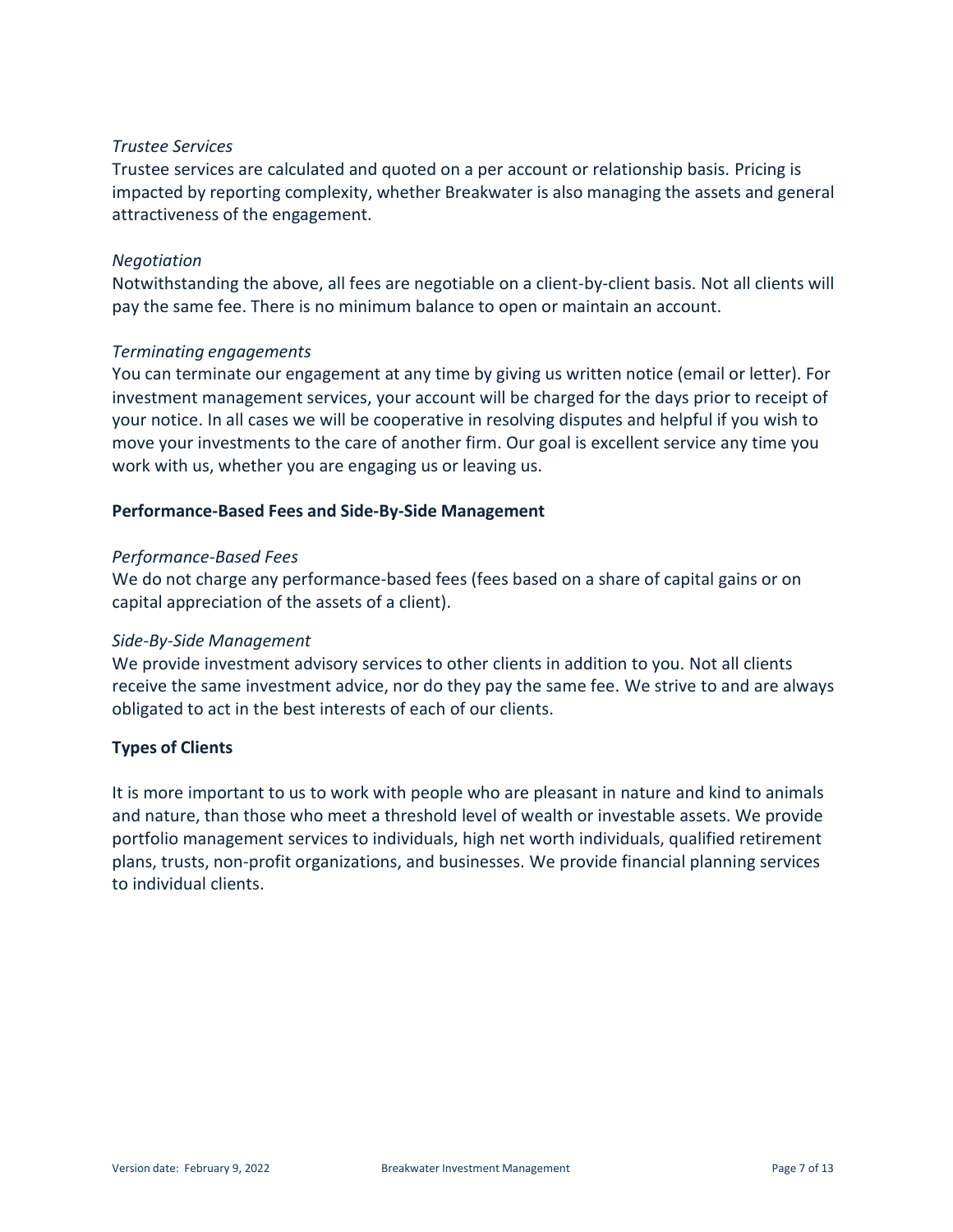#### <span id="page-7-0"></span>**Methods of Analysis, Investment Strategies and Risk of Loss**

Investment advice may be offered on any investments held by a client at the start of the advisory relationship.

There is no guarantee that we will achieve any level of performance, and you will at times experience a loss when implementing an investment strategy. The primary vehicles to be used in the investment portfolio are passive exchange traded funds (ETFs) and, secondarily, mutual funds. Doing so prioritizes low costs, tax efficiency, transparency, low tracking error, and liquidity as the primary objectives to capture asset class returns in the appropriate asset classes.

We generally seek to offer you global investment portfolios. In an attempt to diversify risk and home country bias, portfolios will frequently have a significant amount (as much as half) of their investments in a combination of international bonds, international stocks and international real estate. Portfolios will typically have significant exposure to emerging markets and currency risks.

Our investment philosophy and strategy are based on traditional academic principles of modern portfolio theory and academic research that have demonstrated that investment markets are generally efficient. Attempts by "active" investment managers and mutual funds to exceed the performance of their respective benchmark (i.e., index) frequently have resulted in poor and underperforming results.

Our analysis is grounded in our educational background and training, and utilizes financial newspapers, journals, and magazines, as well as research reports prepared by others, corporate rating services, prospectuses, filings with the Securities and Exchange Commission and company press releases. We also periodically attend investment and academic presentations and conferences.

Breakwater generally uses a passive investment strategy that is not actively managed. We do not attempt to take defensive positions in declining markets based upon the predictions of 'experts' or the ebb and flow of business activity and are more comfortable staying the course. We believe that the risks of not being invested are huge compared to the risks of being invested, and that a well-diversified passive index investment portfolio that is periodically rebalanced offers the investor the greatest opportunity to pursue their financial goals. We believe that investing is not a competition for market returns or a race with your neighbor. It is about providing long-term financial security. No investment strategy will make up for inadequate savings.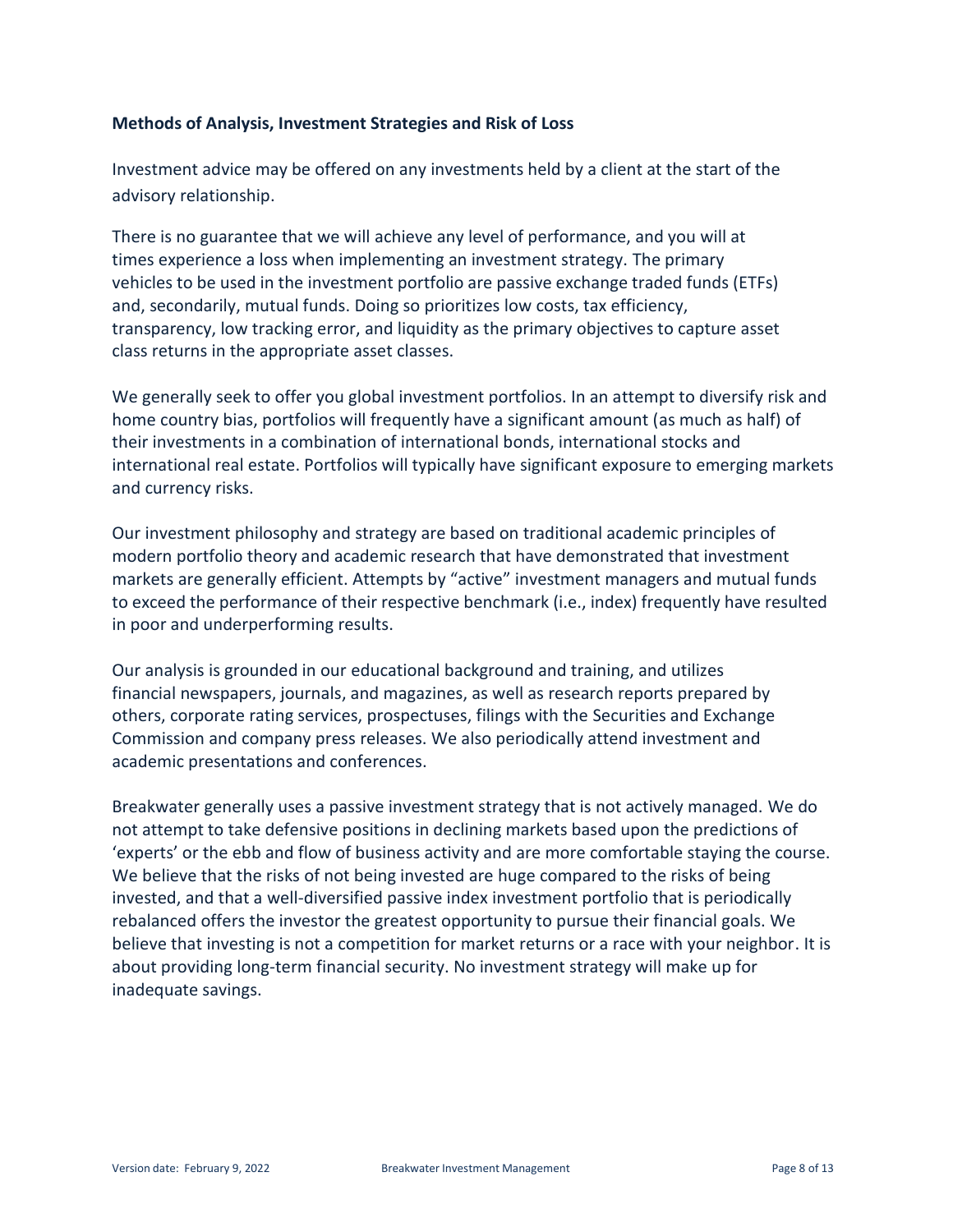<span id="page-8-2"></span>In order to help manage risk, a portfolio must be properly diversified at all times. This means not simply owning a large number of stocks and bonds, but spreading investment assets over many asset classes, each of which may behave differently in response to varying economic and market conditions. By building a portfolio that invests in asset classes that are less than perfectly correlated with one another, we strive to create a more optimized portfolio that minimizes risk for a given level of return or maximizes return for a given level of risk.

The second part of our approach to portfolio management involves managing costs. We strive to seek low-cost investments within each asset class, we monitor trading costs, we attempt to be very tax-efficient (typically harvesting tax losses when they are material,) and we keep our management fees competitive.

As with any investment, there is the possibility that you could lose all or part of your investment, including all of your initial, subsequent, and unrealized gains on investments managed by Breakwater. Your account's performance could also trail that of other investments. During a general downturn in the securities markets, multiple asset classes may be negatively affected.

We are a small firm with one principal executive who is also our Chief Investment Officer (CIO). This fact leads to "key person risk," or the risk that some sort of incapacitation could happen to Beth Steinhaus that would impact the stewardship of your portfolio.

#### <span id="page-8-0"></span>**Disciplinary Information**

Registered investment advisers are required to disclose all material facts regarding any legal or disciplinary events that would be material to your evaluation of us or the integrity of our management. Our firm and the individuals employed by the firm have an unblemished compliance record.

#### <span id="page-8-1"></span>**Other Financial Industry Activities and Affiliations**

We do not have any other financial industry affiliations.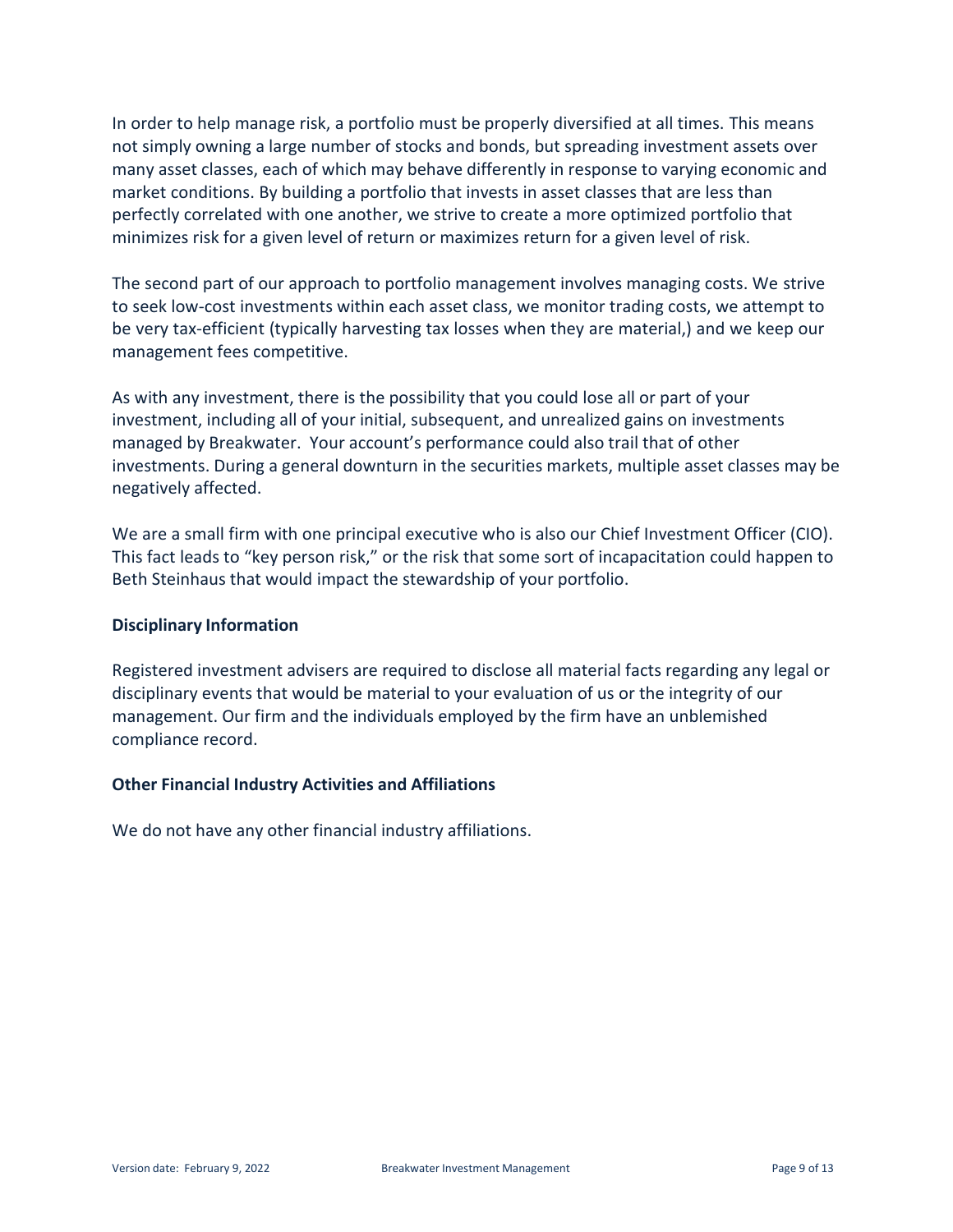# **Code of Ethics**

We have no greater responsibility than to put your interests before our own. We have a culture of transparency and integrity. Our Code of Ethics is designed to codify a culture of placing clients' interests first and treating clients as we would wish to be treated if we were clients.

Our Code of Ethics is adopted for all employees of the firm. It codifies the expectation of a high standard of business conduct and fiduciary duty to you. The Code of Ethics includes provisions relating to the confidentiality of client information, a prohibition on insider trading, a prohibition of rumor mongering, and personal securities trading procedures, among other things.

All employees of Breakwater must acknowledge the terms of the Code of Ethics annually, or as amended. Prompt reporting of internal violations is mandatory. Our Chief Compliance Officer, Beth Steinhaus, regularly evaluates employee performance to ensure compliance with the Code of Ethics. A copy of the Code of Ethics is available to you or any prospective client upon request. We welcome discussion on this important topic.

Breakwater or individuals associated with us may buy and sell some of the same securities for our own accounts that we buy and sell for you. We may buy or sell securities for our own accounts for reasons not related to the strategies adopted by our clients. We will disclose to you any material conflict of interest relating to us, our representatives, or any of our employees which could reasonably be expected to impair the rendering of unbiased and objective advice. We will only place trades in our personal account after we believe there will be no more client trading in that particular security for the day.

It is our policy that the firm will not affect any principal or agency cross-securities transactions for your accounts. We will also not cross trades between your and another client's accounts. All trades are executed in publicly traded markets.

#### <span id="page-9-0"></span>**Brokerage Practices**

We may recommend that you establish brokerage accounts with a particular registered brokerdealer, to maintain custody of your assets and to affect trades for your account ("Custodian.") We are independently owned and operated and not affiliated with or beholden to the Custodian. The Custodian provides us with access to its institutional trading and custody services, which are typically not available to the Custodian's retail investors. These services generally are available to independent investment advisors at no charge to them so long as some minimum amount of our Clients' assets is maintained in accounts at the Custodian. The Custodian's services include brokerage, custody, research, and access to mutual funds and other investments that are otherwise generally available only to institutional investors or would require a significantly higher minimum initial investment.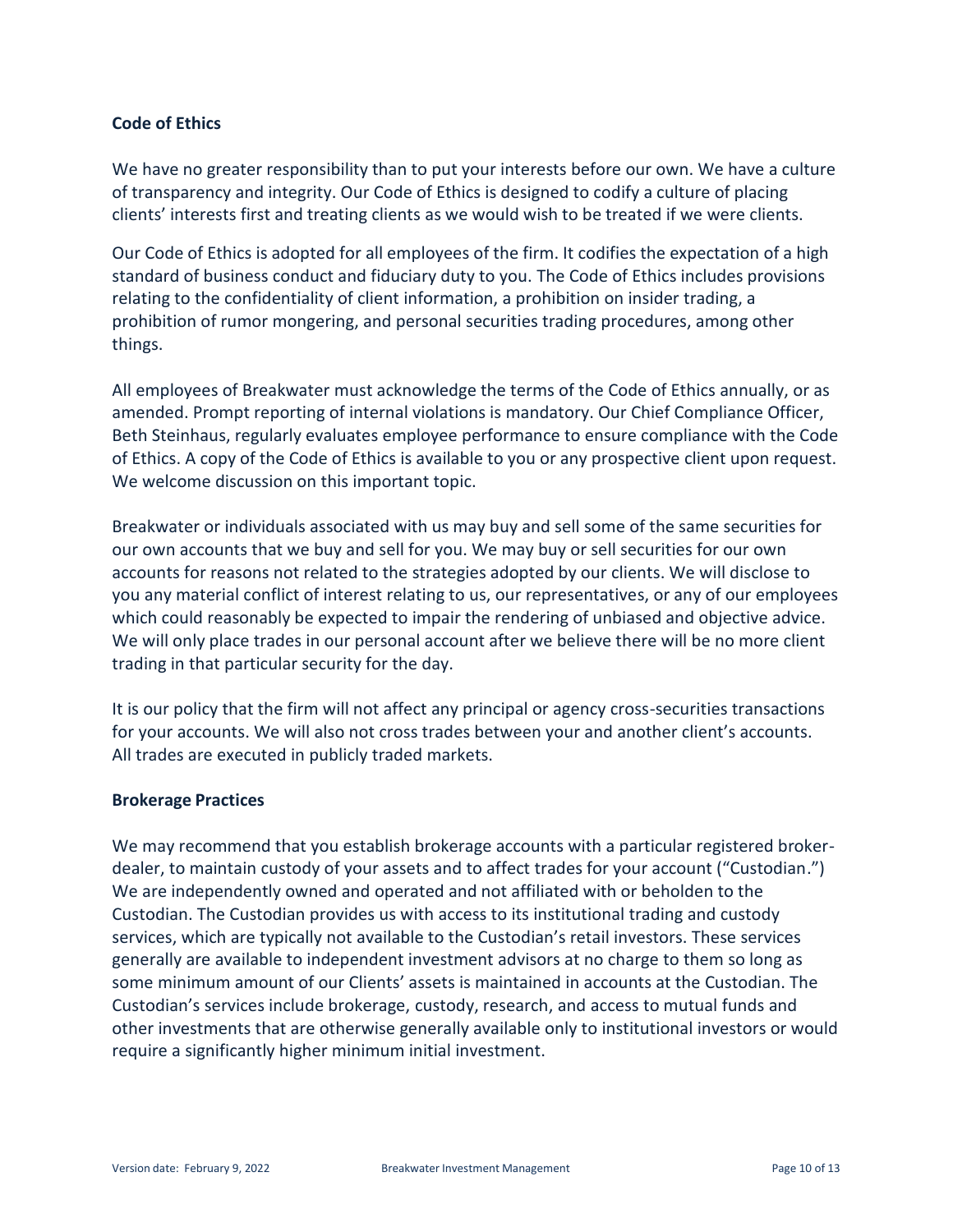<span id="page-10-1"></span>For our Client accounts maintained in its custody, the Custodian does not charge separately for custody but is compensated by account holders through commissions or other transactionrelated fees for securities trades that are executed through the Custodian or that settle into Custodian accounts.

The Custodian also makes available to us other products and services that benefit us but may not benefit your accounts. Some of these other products and services assist us in managing and administering your accounts. These include software and other technology that provide access to your account data (such as trade confirmations and account statements); facilitate trade execution; provide research, pricing information and other market data; facilitate payment of our fees from your accounts; and assist with back-office functions, recordkeeping, and Client reporting.

The Custodian also makes available to us other services intended to help us manage and further develop our business enterprise. These services may include consulting, publications and conferences on practice management, information technology, business succession, regulatory compliance, and marketing. In addition, the Custodian may make available, arrange and/or pay for these types of services rendered to us by independent third parties. The Custodian may discount or waive fees it would otherwise charge for some of these services or pay all or a part of the fees of a third-party providing these services to us.

Our recommendation that you maintain your assets in accounts at the Custodian may be based in part on the benefit to us of the availability of some of the foregoing products and services which allow us to conduct business more efficiently and serve you and our clients better and not solely on the nature, cost or quality of custody and brokerage services provided by the Custodian, which may create a potential conflict of interest.

#### <span id="page-10-0"></span>**Review of Accounts**

All reviews are either conducted or supervised by Beth Steinhaus. The frequency of reviews is based on your investment objectives and cash deposits and withdrawals, on an as-needed basis. More frequent reviews may be triggered by a change in your investment objectives, tax considerations, large deposits or withdrawals, large sales or purchases, or changes in macroeconomic climate. You have a duty to notify us of material changes in your financial situation.

If you are a financial planning client, you will receive your financial plan recommendations in the form of a detailed email at the time service is completed. Financial plans are not reviewed after delivery.

Investment advisory clients receive standard account statements from the Custodian of their accounts on a monthly basis.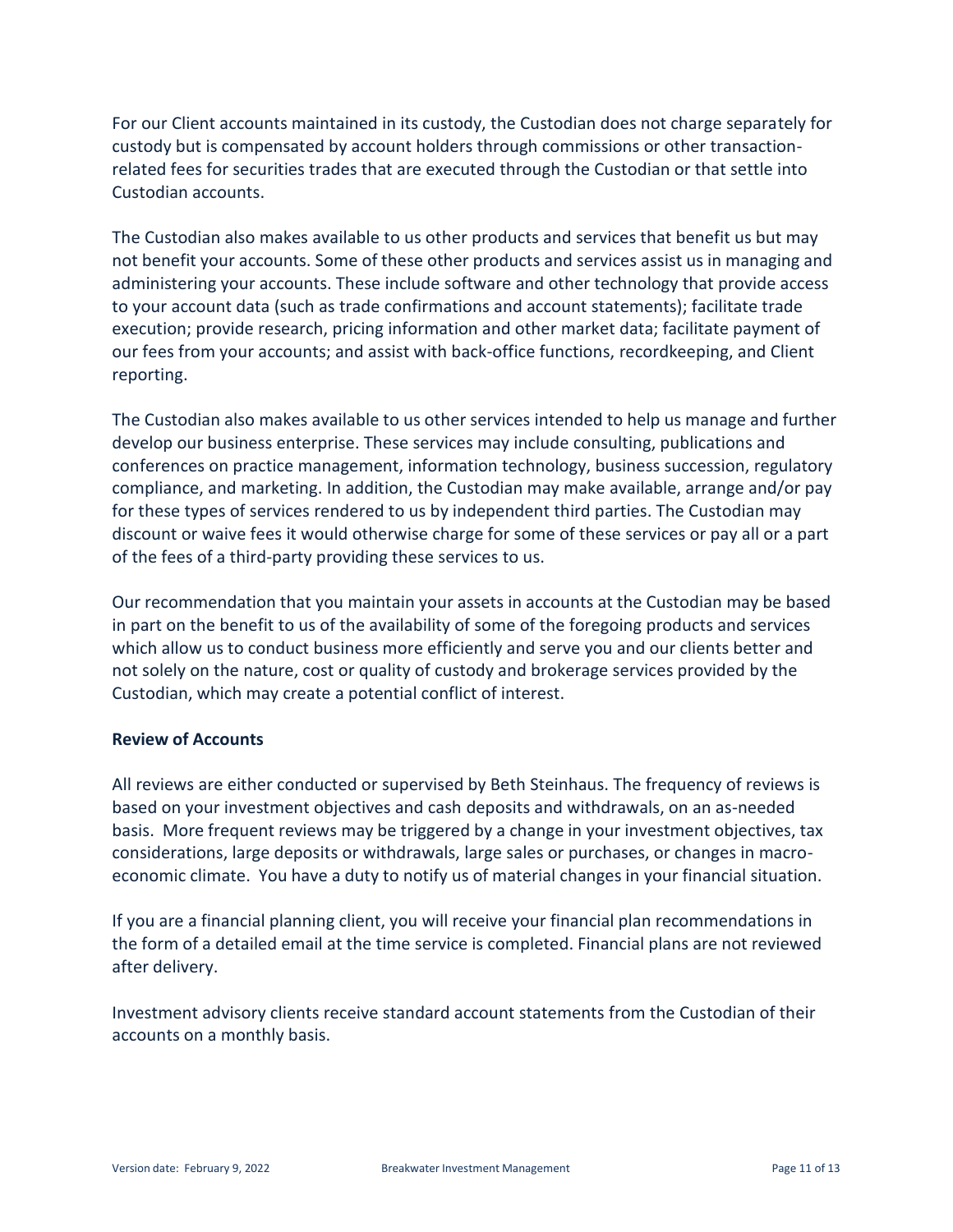# <span id="page-11-2"></span>**Client Referrals and Other Compensation**

<span id="page-11-0"></span>We are not compensated for any referrals we provide, nor do we compensate anyone who refers clients to us with anything other than gratitude.

# **Custody**

You should receive regular statements from the custodian that holds and maintains your investment assets. We urge you to carefully review such statements and compare such official custodial records to performance evaluations that we may provide to you. Our statements and reports may vary from custodial statements based on accounting procedures and reporting dates. All securities are valued by the Custodian.

While clients maintain their funds at a qualified custodian independent of us, we do directly deduct management fees from your accounts. The SEC considers this action to be a form of custody. It is ultimately the third party, independent custodian that is responsible for the safekeeping and reporting of client assets.

Breakwater serves as trustee for a limited number of trusts. Becauseof this dual advisor trustee role, Breakwater is deemed to have custody of certain Client fundsor securities in those trust accounts. As such, we are subject to certain annual independent audit or surprise examination requirements relating to those accounts. On an annual basis Breakwater engages an independent public accountant to conduct the surprise exam or auditand create a report. The accountant must file a Form ADV-E along with a copy of the audit or surprise examination report within 120 days of the audit or surprise examination. Once filed, the Form ADV-E and the report are available to the public o[n www.adviserinfo.sec.gov.](file:///C:/Users/jay/AppData/Local/Microsoft/Windows/INetCache/Content.Outlook/PGHWIHQ0/www.adviserinfo.sec.gov)

#### <span id="page-11-1"></span>**Investment Discretion**

We receive discretionary authority from you at the outset of an advisory relationship to select the identity and amount of securities to be bought or sold. In all cases, such discretion is to be exercised in a manner consistent with our understanding of the stated investment objectives for your particular account.

When considering and selecting securities and determining amounts for investments, we will observe the guidelines for your investment policies, limitations, and restrictions, if any. Any investment guidelines and restrictions must be provided to us in writing.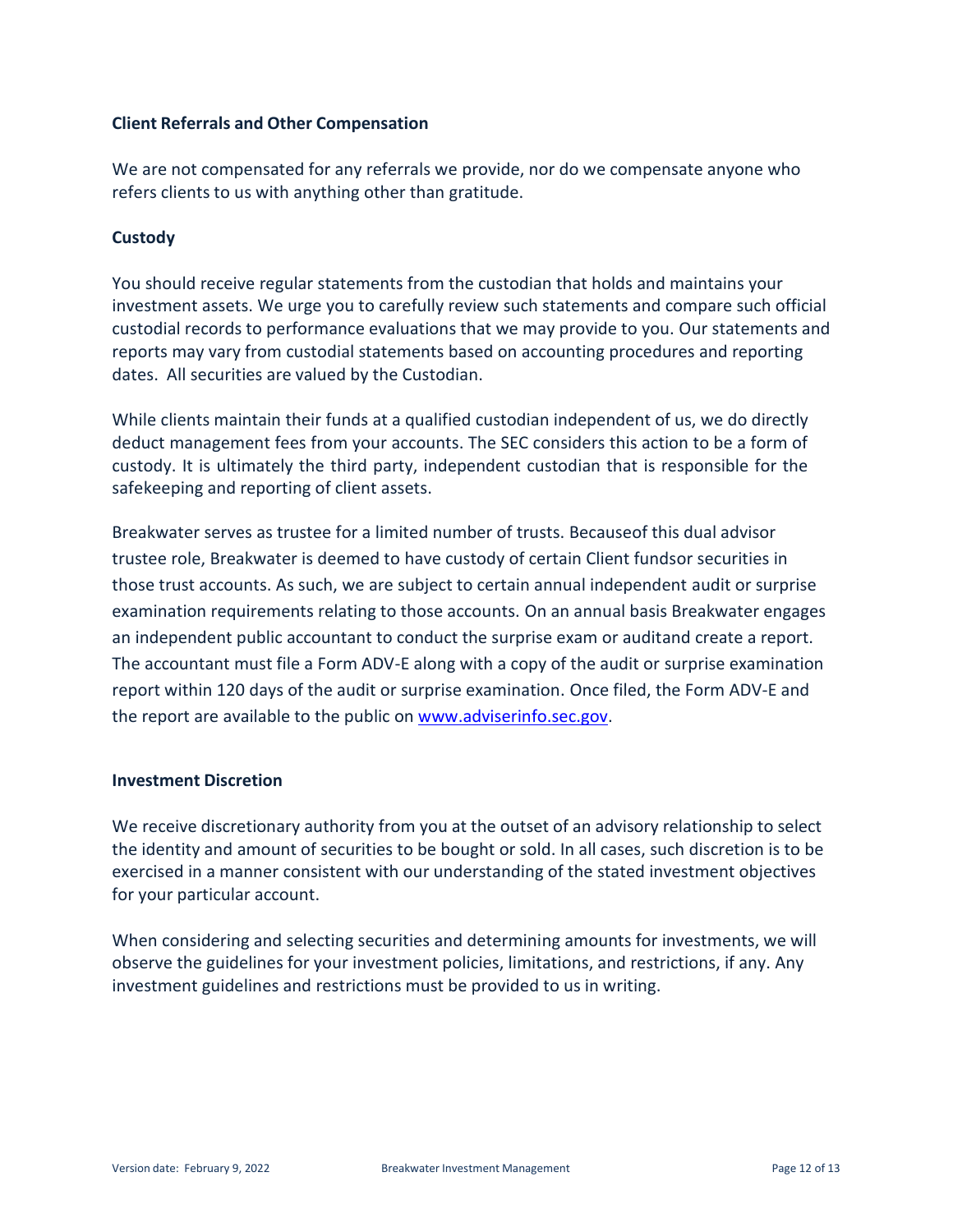# **Voting Client Securities**

As a matter of firm policy and practice, we do not have any authority to and do not vote proxies on your behalf. You retain the responsibility for receiving and voting proxies for any and all securities maintained in your portfolios. For ERISA accounts (typically 401(k) accounts,) the plan trustee votes proxies. Clients will receive proxies and other solicitations directly from their custodian or a transfer agent. Please contact Beth Steinhaus at (206) 621-8832 if you have questions about a particular solicitation.

#### <span id="page-12-0"></span>**Financial Information**

We are financially sound and have no financial commitment that impairs our ability to meet contractual and fiduciary commitments to you, and we have not been the subject of a bankruptcy proceeding.

Please contact us if you wish to discuss any part of this document. Thank you.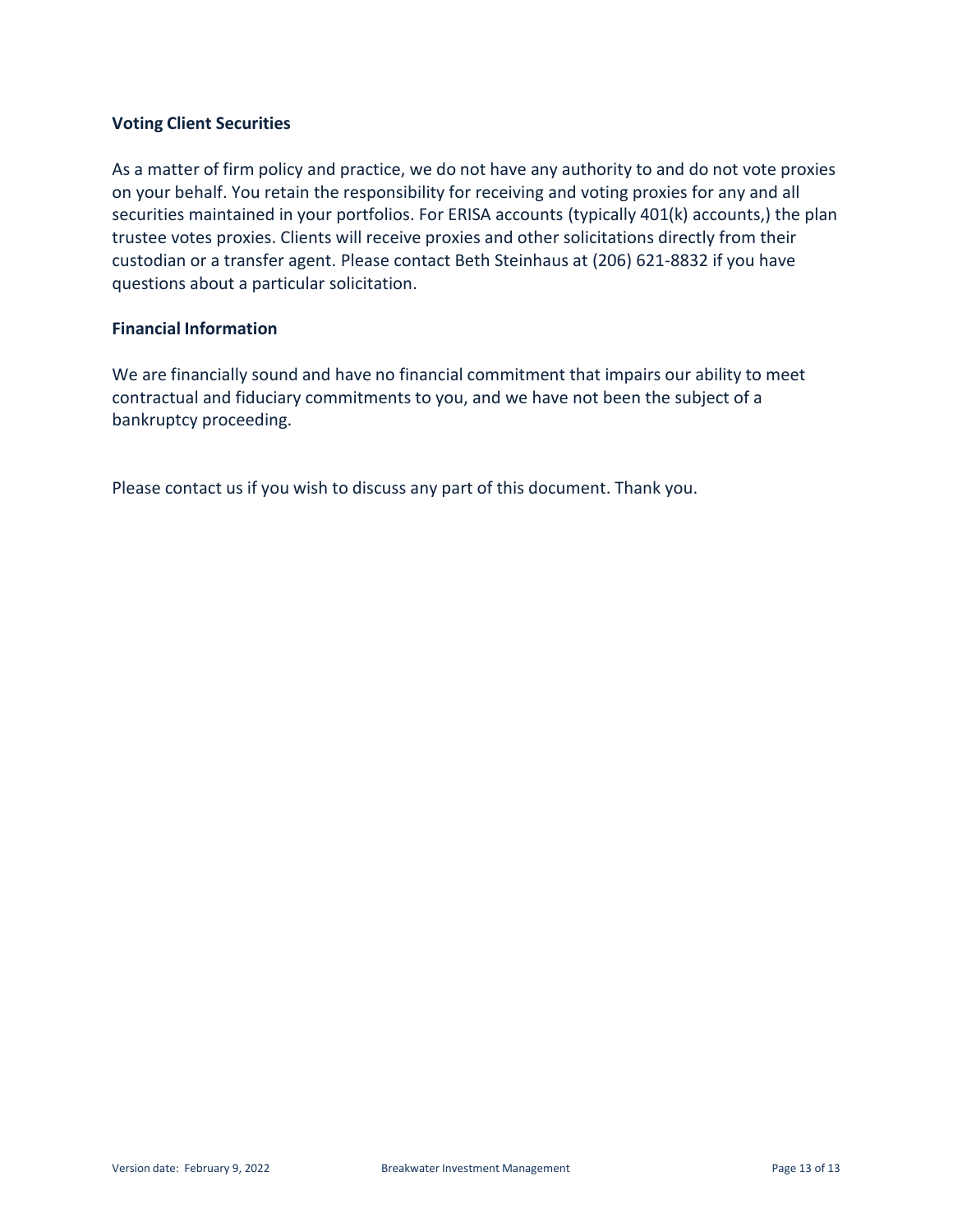

# **BETHANY A. STEINHAUS, CFP®**

Breakwater Investment Management, LLC 1001 Fourth Avenue, Suite 4050 Seattle, WA 98154 Telephone: 206-621-8832 [www.breakwater.com](http://www.breakwater.com/)

Supplement Last Updated:

February 9, 2022

This Brochure Supplement "Breakwater Investment Management ADV Part 2B Brochure Supplement" provides information about Beth Steinhaus that supplements the Breakwater Investment Management, LLC ADV Part 2A Brochure. You should have received a copy of that Brochure. Please contact Beth at 206.621.8832 or [info@breakwater.com, i](mailto:info@breakwater.com)f you did not receive the Breakwater Investment Management, LLC Brochure or if you have any questions about the contents of this Supplement.

Additional information about Beth Steinhaus is available on the SEC's website at [www.adviserinfo.sec.gov.](http://www.adviserinfo.sec.gov/) The searchable IARD/CRD number for Beth is 5311241.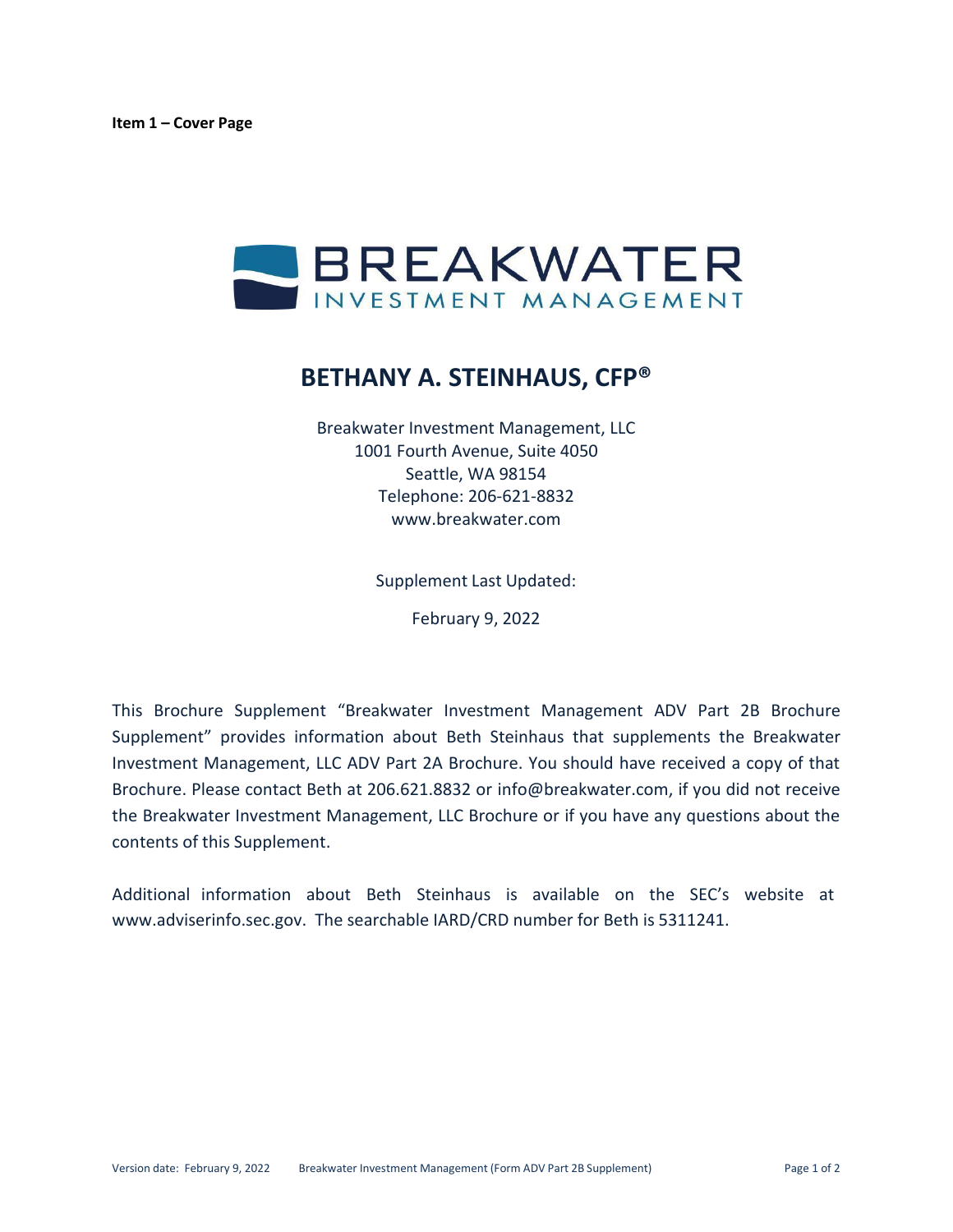#### **BETHANY A. STEINHAUS, CFP®**

Year of Birth: 1982

#### **Item 2 – Educational Background and Business Experience**

Educational Background:

- Master of Education, Teaching English to Speakers of Other Languages, Seattle University 2009
- Visiting Student, Universidad de Salamanca 2004
- Bachelor of Arts, University of Michigan 2004

Beth is a CFP® (Certified Financial Planner<sup>™</sup>) designee. The CFP® designation is issued by the Certified Financial Planner Board of Standards, Inc. A CFP® candidate must have a bachelor's degree or higher from an accredited college or university, and 3 years full-time personal financial planning experience. The candidate must complete a CFP-board registered program or hold one of the following: CPA, ChFC, CLU, CFA, Ph.D. in business or economics, Doctor of Business Administration or an Attorney's License. CFP® candidates must pass the CFP® Certification Examinations. To maintain the designation, she must attend at least 30 hours of continuing education every two years.

#### Business Experience:

- Breakwater Investment Management 2009-Present, Managing Member, Chief Compliance Officer, Financial Advisor
- Ameriprise Financial Services 2007-2009, Operations Manager

#### **Item 3 – Disciplinary Information**

Registered investment advisers are required to disclose all material facts regarding any legal or disciplinary events that would be material to your evaluation of each supervised person providing investment advice. Beth has no legal or disciplinary events related to the financial services industry.

#### **Item 4 – Other Business Activities**

Seattle Neighborhood Group Board of Directors, Board Treasurer. Otherwise, Beth is not involved in any investment related business activities outside of her work with Breakwater.

#### **Item 5 – Additional Compensation**

Beth's compensation comes solely from Breakwater Investment Management, LLC.

#### **Item 6 – Supervision**

Breakwater Investment Management, LLC supervises its investment advisor representatives through a system of internal control procedures overseen by our Chief Compliance Officer, Beth Steinhaus. This oversight includes review of client portfolios, investment advisor representative personal securities transactions, and correspondence. You can reach Beth at 206-621-8832.